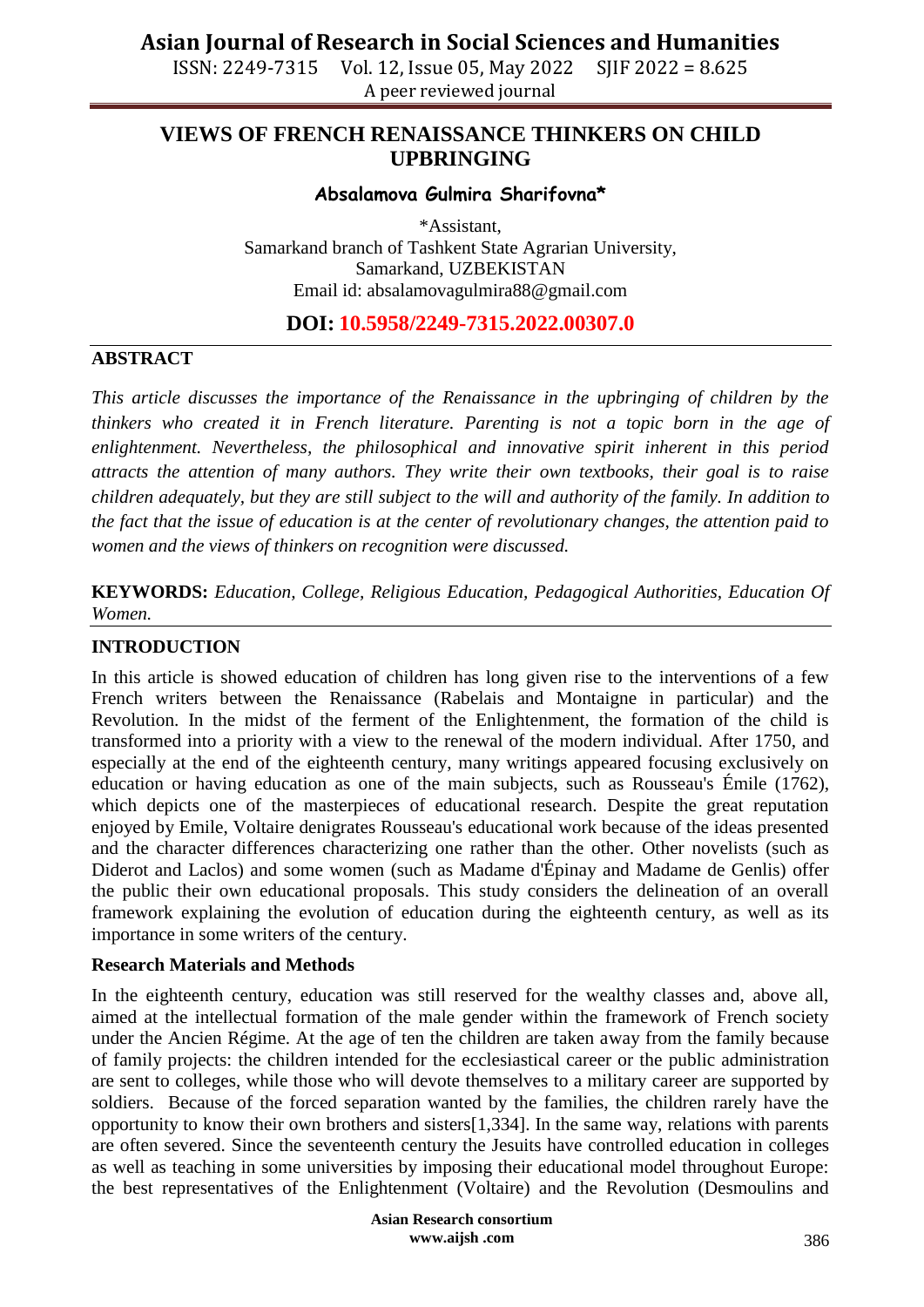# **Asian Journal of Research in Social Sciences and Humanities**

ISSN: 2249-7315 Vol. 12, Issue 05, May 2022 SJIF 2022 = 8.625 A peer reviewed journal

Robespierre ), moreover, were formed with the Jesuits [2, 245].

The teaching given by the monks involves the study of classical Greek and Roman authors, on the one hand, and the analysis of French authors, on the other. Although he is anticlerical, Voltaire speaks with respect and gratitude of the teachings received at the Parisian college Louis-le-Grand, the most famous of the Jesuit colleges, which offers free in-depth education. Despite his enlightened opinions, Voltaire rejected the literacy of the people, as evidenced by the letter of April 1, 1766 addressed to Mr. Damilaville [3,333]. Provided in the convent or at home, the education given to girls is generally considered inadequate and neglected. While several novelists of the century denounced the insufficiency of religious education, it was Madame de Genlis who spoke out forcefully against conventual education in her Discourse on the suppression of convents of nuns and on the public education of women (1791). Remembering her religious training, she observed that domestic education was sometimes given to girls from the well-to-do classes by governesses, although there were complaints of the ignorance of certain teachers. One of the first writers to propose an educational change was certainly Montesquieu. After highlighting the superiority of the pedagogical model of Antiquity, Montesquieu observes the diversification of modern education as well as a gap between the modern model and the ancient one.

While Voltaire's education is still indebted to a rather traditional pedagogical model, d'Alembert offers a more modern and concrete training [2,245]. Following the condemnation of the methods and programs of the Jesuits, whose colleges would be abolished ten years later, d'Alembert proposed a very modern reform aimed at the teaching of mathematics and physics, the introduction of foreign languages modern and classical and modern philosophy, as well as the deepening of history and fine arts.

Despite the pedagogical renewal that anticipated the abolition of the Jesuit colleges, D'Alembert did not appear expressly among the pedagogical authorities until 1770. It was rather the publication of Rousseau's Émile (1762) that sparked a growing interest in pedagogical issues and influences the next generation to which Bernardin de Saint-Pierre and Chateaubriand belong.In the letter addressed to Christophe de Beaumont in 1763, Rousseau summarizes the difference between the two types of education by explaining that positive education begins before the age of reason, while negative education is opposed much earlier to the birth of vices: "I call positive education that which tends to form the mind before age and to give the child the duties of man. I call negative education that which tends to perfect the organs, instruments of our knowledge, before giving us this knowledge and which prepares for reason by the exercise of the senses" [5,14-15].

#### **RESULTS AND DISCUSSIONS**

Rousseau's pedagogical positions were quick to trigger different reactions among writers. On the one hand, few authors show their disdain like Voltaire who, for example, speaks of the absurdity of the pedagogical principles put into action by Rousseau: "M. Jean-Jacques wants his pupil to be ignorant to the age of fifteen, and that he knows how to plane instead of learning geometry, history, belles-lettres". In the second half of the eighteenth century several writers turned their attention to the education of women. One of the first is Rousseau who, in Book V of his Émile, manifests all his anti-feminism despite the presence in society of women recognized for their intelligence, such as Madame du Châtelet or Madame du Deffand. Unlike the man who can receive an education and work, the woman is condemned to a subordinate position because of her alleged intellectual and physical inferiority. [6, 637].

Like Rousseau, Diderot and Laclos reflect on the type of education traditionally reserved for girls by highlighting the limits of such a pedagogical organization. In this respect, Diderot observes that female training is deceptive because it is centered on the search for worldly pleasures: "The main care is to prevent boredom, to multiply amusements, to extend enjoyments. At this time, women

> **Asian Research consortium www.aijsh .com**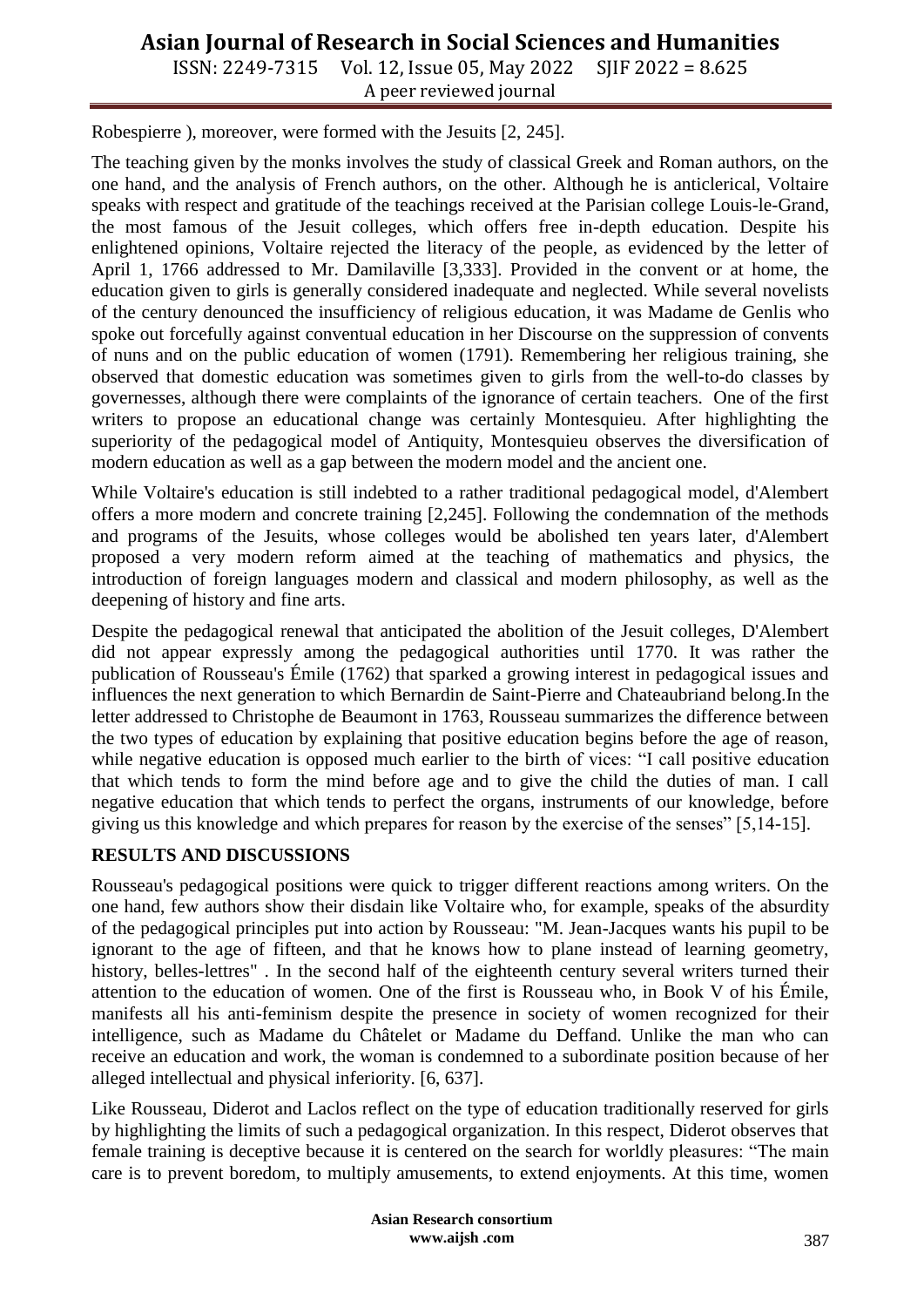## **Asian Journal of Research in Social Sciences and Humanities**

ISSN: 2249-7315 Vol. 12, Issue 05, May 2022 SJIF 2022 = 8.625 A peer reviewed journal

are eagerly sought after, both for the amiable qualities which they inherit from nature, and for those which they have received from education [7, 56-59]. The education of women by Laclos, written in response to the subject proposed by the Academy of Dijon concerning women's education, testifies to a non-conformist reader of Rousseau as well as a critic of the society of the Ancien Régime. In Dangerous Liaisons, Laclos notes the state of enslavement of women through the character of the Marquise de Merteuil who, retracing her life and career in the famous letter 81, recognizes her inferiority linked to her sex. In Women and Their Education, Laclos ends up admitting that women could have changed their painful condition through a revolution: have neither the will nor the power to finish them, and how could they want to train women in front of whom they would be forced to blush? Learn that you can only get out of slavery by a great revolution"[8,9-10]. Women's education aroused the attention of several ladies such as Madame d'Épinay and Madame de Genlis. After writing Lettre à mon fils, which did not achieve the hopedfor educational results, Madame d'Épinay's reflections end with Les conversations d'Émilie (1782) inspired by the author's relationship with her granddaughter. The work, however, is configured through a dialogue between a mother and her daughter who possesses these qualities as faults [9, 58-59.].

One of the last eighteenth-century contributions to the education of women came from Madame de Genlis who, best known as the educator of the children of the Duke of Orléans (between 1782 and 1791), always had an inclination for the 'education. In her Memoirs she tells how, still very young, she improvised herself as a schoolteacher to teach little boys the catechism, a few verses from the tragedies of Mademoiselle Barbier and the principles of music that she had learned by heart. In January 1782 the Duke of Chartres appointed Madame de Genlis governor of the princes her sons[10, 52.].His masterpiece remains AdèleetThéodore (1782), a rival work to the Conversations d'Émilie for obtaining the Montyon prize for the year 1783. If we consider her pedagogical theories on the training of women, Madame de Genlis proposes a model still influenced by Rousseau by affirming the need to stimulate the natural education of girls through practical experience, contact with nature, the apprehension and the realization of manual and practical activities. The great merit of Madame de Genlis is, however, to detach herself from the philosopher of Geneva when she admits that female education must include knowledge of the arts, music and living languages [11,59].

### **CONCLUSION**

In conclusion the education of children is not a subject born in the Age of Enlightenment. Yet it is the philosophical and innovative spirit characterizing the eighteenth century that arouses the attention of many authors. They write a kind of educational guides whose purpose is an adequate training of children who, however, still remain subject to the will and authority of the family [12,145-146]. On the eve of the Revolution, there was also a desire for a radical change concerning the education of young girls, traditionally considered misleading (Diderot) or insufficient (Laclos).

This is why new educational models come from certain more or less erudite enlightened women (Madame d'Épinay for example) who imagine an education based on the ancient dialogic model associating philosophy with pedagogy [13, 158]. However, aware of new pedagogical trends, the latter wants the State to be able to take charge of education. Because of her direct experience, Madame de Genlis conceives an educational model oscillating between male tradition and female innovation: on the one hand, the young girl must be submitted sometimes to the father, sometimes to the husband once married and, on the other hand, she must be well educated through multidisciplinary knowledge. The question of education is also at the center of the revolutionary changes if we consider that Condorcet is developing a modern school system that goes beyond the traditional limits of social classes, yet at the foundation of the society of the Ancien Régime.

> **Asian Research consortium www.aijsh .com**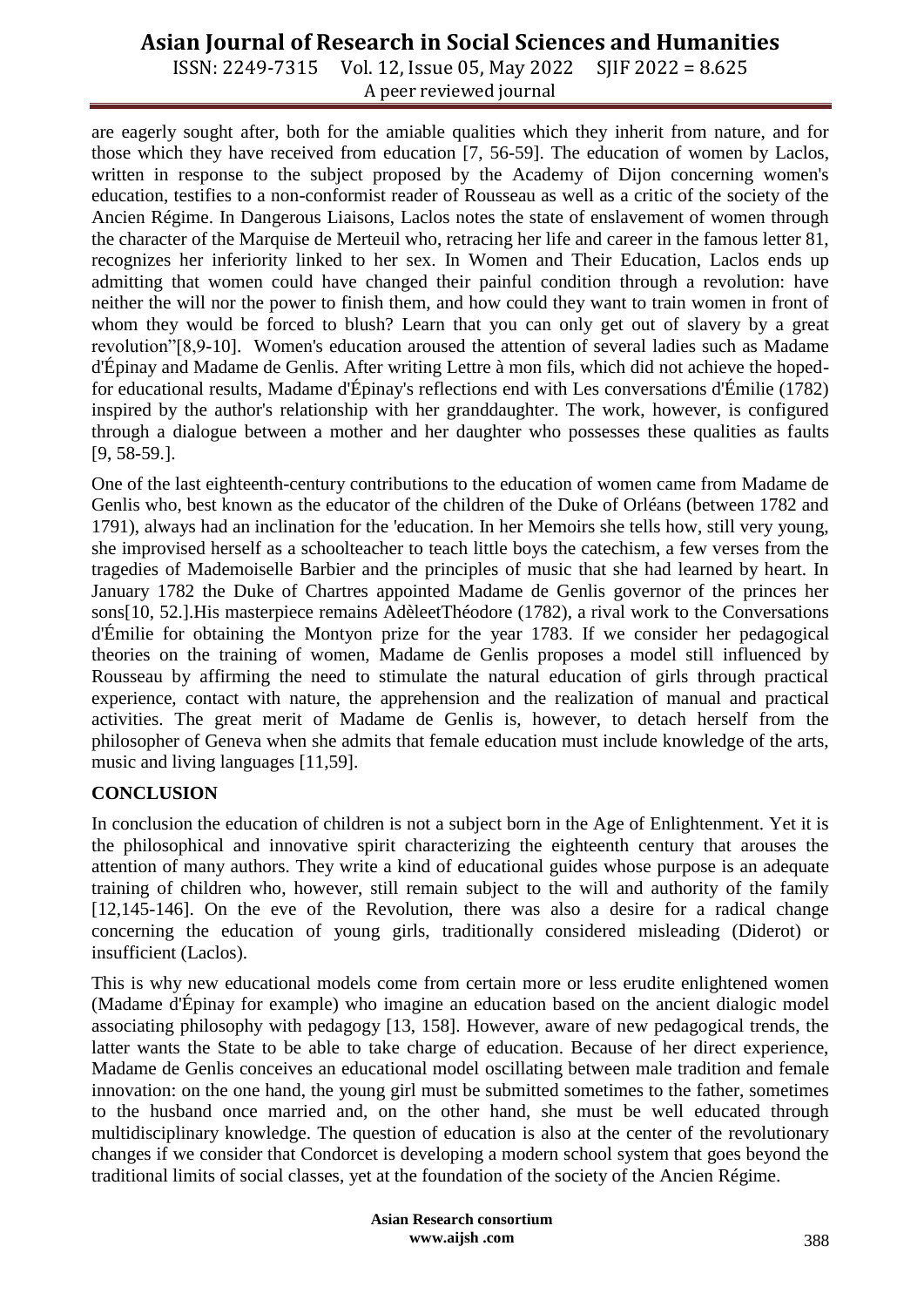# **Asian Journal of Research in Social Sciences and Humanities**

ISSN: 2249-7315 Vol. 12, Issue 05, May 2022 SJIF 2022 = 8.625 A peer reviewed journal

#### **REFERENCES:**

- **1.** Caylus, Chevrier, Pernetti ». Eighteenth-Century Fiction, vol. 17, 2005, p. 334.
- **2.** J. Dewald, La nobiltàeuropea in etàmoderna, Torino, Einaudi, 2001 [1996], p. 245.
- **3.** F.-M. Arouet/ Voltaire, Œuvrescomplètes de Voltaire, vol. 59, Paris, De l'Imprimerie de la sociétélittérairetypographique, 1784 [1766], p. 333.
- **4.** F. SgorbatiBosi, Guidapettegola al Settecentofrancese, Palermo, Sellerio, 2013, p. 206-207
- **5.** S.-F. Du Crest de Mézières / Madame de Genlis, Discours sur la suppression des couvents de religieuseset sur l'éducationpublique des femmes, Paris, La Villette, 1793, p. 14-15.
- **6.** J. le RondD'alembert, « Collège », dans Encyclopédie, Tome troisième, Paris, Briasson, David, Le Breton, Durand, 1753, p. 637.
- **7.** R. Granderoute, « La fortune de l'articleCollègedans le discourspédagogique (1753-1789) », in Recherches sur Diderot et sur l'Encyclopédie, n° 5, 1988, p. 56-59.
- **8.** P.-A.-F. Choderlos de Laclos, Des femmes et de leuréducation, Paris, Mille et UneNuits, 2000 [1783], p. 9-10.
- **9.** M. Grandière, « Quelques observations sur l'enfant au XVIIIe siècle », dans Annales de Bretagne et des pays de l'Ouest, vol. 87, no. 1, 1980, pp. 58-59.
- **10.** J.-J. Rousseau, « Lettre de Jean-Jacques à Christophe de Beaumont », dans Œuvres de J.-J. Rousseau, Tome sixième, Paris, Dupont, 1823 [1763], p. 52.
- **11.** B. Berglund-Nilsson, « Madame de Genlis et les correspondanceslittéraires », dans Cahiers de l'Associationinternationale des étudesfrançaises, n° 48, 1996, p. 59.
- **12.** F.-R. de Chateaubriand, Essai sur la Révolution, dans Œuvrescomplètes de Chateaubriand, Tome deuxième, Paris, Pourrat, 1834, p. 145-146.
- **13.** H.-L. de Waldner de FreundsteinOberkirch, Mémoires, Tome deuxième, Paris, Charpentier, 1869 [1754-1803], p. 158.

Participants questionnaires

| 1. | Authors' full                   | name | Absalamova Gulmira Sharifovna                                |
|----|---------------------------------|------|--------------------------------------------------------------|
| 2. | Country<br>and                  | city | Samarkand city of the Republic of Uzbekistan                 |
| 3. | of<br>Place                     | work | Samarkand branch of Tashkent state<br>agrarian<br>University |
| 4. | Academic degree, academic title |      | N <sub>0</sub>                                               |
| 5. | Article                         | name | Views of French Renaissance thinkers on child<br>upbringing  |
| 6. | E-mail                          |      | absalamovagulmira88@gmail.com                                |
| 7. | Phone                           |      | +998994458721                                                |